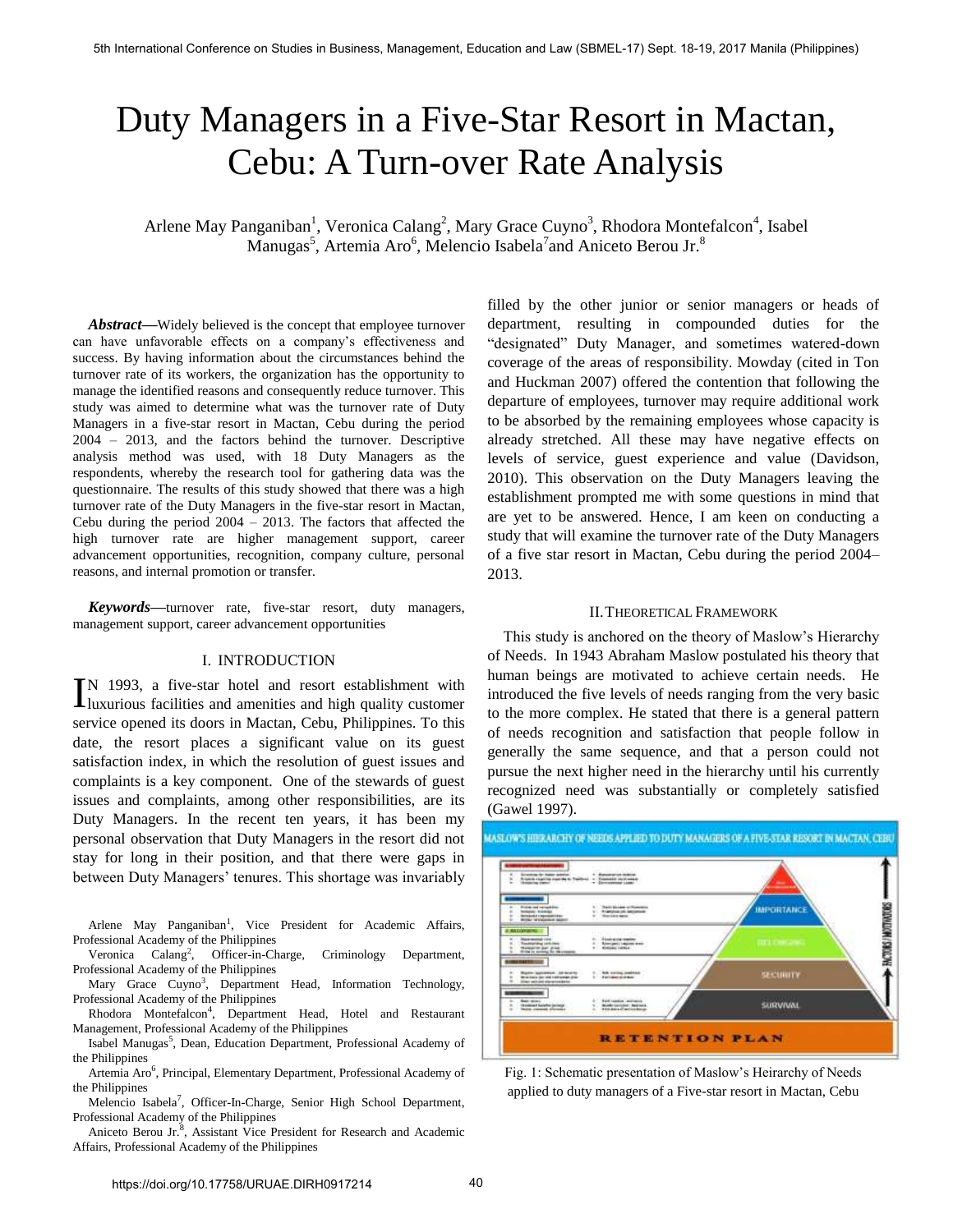Maslow's hierarchy of needs is presented as a five-level pyramid. The first or bottom level is the physiological needs or the basic needs, sometimes called biological needs. In a company like a hotel resort, the paid wages of a duty manager could very well determine the "purchasing power" of a person to obtain his basic needs. Once the physiological needs are met, individuals are dominated by the second level which is the safety and security needs. These are the need to protect oneself from danger, bodily harm, threat, injury, loss, or deprivation (Ronra and Chaisawat, 2011). In a hotel organization, this level of need may include a duty manager's need for job security and safe working conditions designed to protect the employee. After satisfying safety and security needs, individuals seek to fulfil their social needs. Despite work, the need to have time for family or intimacy with a partner is apparent. Whereas, other needs in a hotel setting may be realized through acceptance in formal and informal work group, or functional department, identification in a successful team, and company teambuilding activities. Tanner (2015) wrote that employees desire to work in an environment where they are accepted in the organization and have interaction with co-workers. After fulfilling the lower needs, an individual shifts to his personal ego needs, the fourth level need. Self-esteem or satisfaction with oneself equates with one's sense of worth, importance, status symbol and responsibility. Taylor (2014) mentioned that the key to build employee's self-esteem is to offer both praise and constructive criticism. Maslow contends that when the other four levels of need are satisfied, individuals are inclined to focus on the fifth level which is self-actualization or self-fulfillment. This means reaching one's full potential as a human being. Manifesting this need in his professional life, a duty manager is likely to pursue higher knowledge, mastery of craft or skills, opportunities to innovate and be creative on the job.

## III. OBJECTIVES

The main objective of this study is to analyze the turnover rate of Duty Managers in a five-star resort in Mactan, Cebu. Specifically, this study sought to analyze the rate at which the duty managers are moving out from their employment in the five-star hotel during the years 2004 - 2013 and the factors affecting it.

## IV. METHODOLOGIES

## *A.Design*

Descriptive analysis design was used in this study. It refers to research that provides an accurate portrayal of characteristics of a particular individual, situation or group. It is a means of describing what exists, discovering new meaning, determining the frequency with which something occurs, and categorizing information.

## *B.Respondents*

The respondents of this research were the Duty Managers of a five-star resort in Mactan, Cebu who worked between January 2004 to December 2013. This study utilized purposive sampling, a type of selective, non-probability sampling technique where the subjects investigated are based on the judgment of the researcher.

## *C. Location/Environment*

The study was conducted in Cebu only, where the resort is located. This five-star luxury property which is part of a large international chain of hotels and resorts, is built on an expanse of 13 hectares in Lapu-Lapu City, and is connected to the main island of Cebu by two modern bridges.

## *D.Tools/Instruments*

The primary tool used by the researcher for gathering data in determining the turnover rate and factors of duty managers in the resort, was the questionnaire. One questionnaire was created for the Human Resources personnel. A separate questionnaire was devised for the Duty Managers. To establish credibility and reliability of the instrument, a draft of the questionnaire was first submitted to the researcher's adviser for comments and corrections. Then the revised questionnaire was presented to two Education professors and one HRM professor, for their review and suggestions. Likewise, the researcher used the parallel form method by administering it to ten (10) resigned hotel employees from various hotels and resorts.

## *E. Statistical Treatment/Analysis*

The statistical tools used in the analysis and interpretation of data were frequency distribution, simple percentage, and ranking.

## V.RESULTS AND DISCUSSION

## *A.Respondents' Profile*

In the collection of data, the respondents' profile is worthy to note in order to understand responses, and to be able to break down overall survey responses into meaningful groups of respondents later on. Table 1 shows the respondents' profile of the Duty Managers studied.

Out of 18 total respondents, 7 were found out to be between 22-29 years of age when they were duty managers, while the remaining 11 were in the 30-40 age range. Out of the same number, 11 of the respondents were already married at the time of their employment, whereas 7 were single. 18 respondents at the time had completed college level and held a Bachelor's degree. Likewise, there appeared to be a greater majority of the older duty managers than the younger ones in the resort. There was a combination of the older Generation X managers (born between 1965-1979) and the under-thirtyyears-old Generation Y managers (born between 1980-2000) working together during various years (see following Table 2).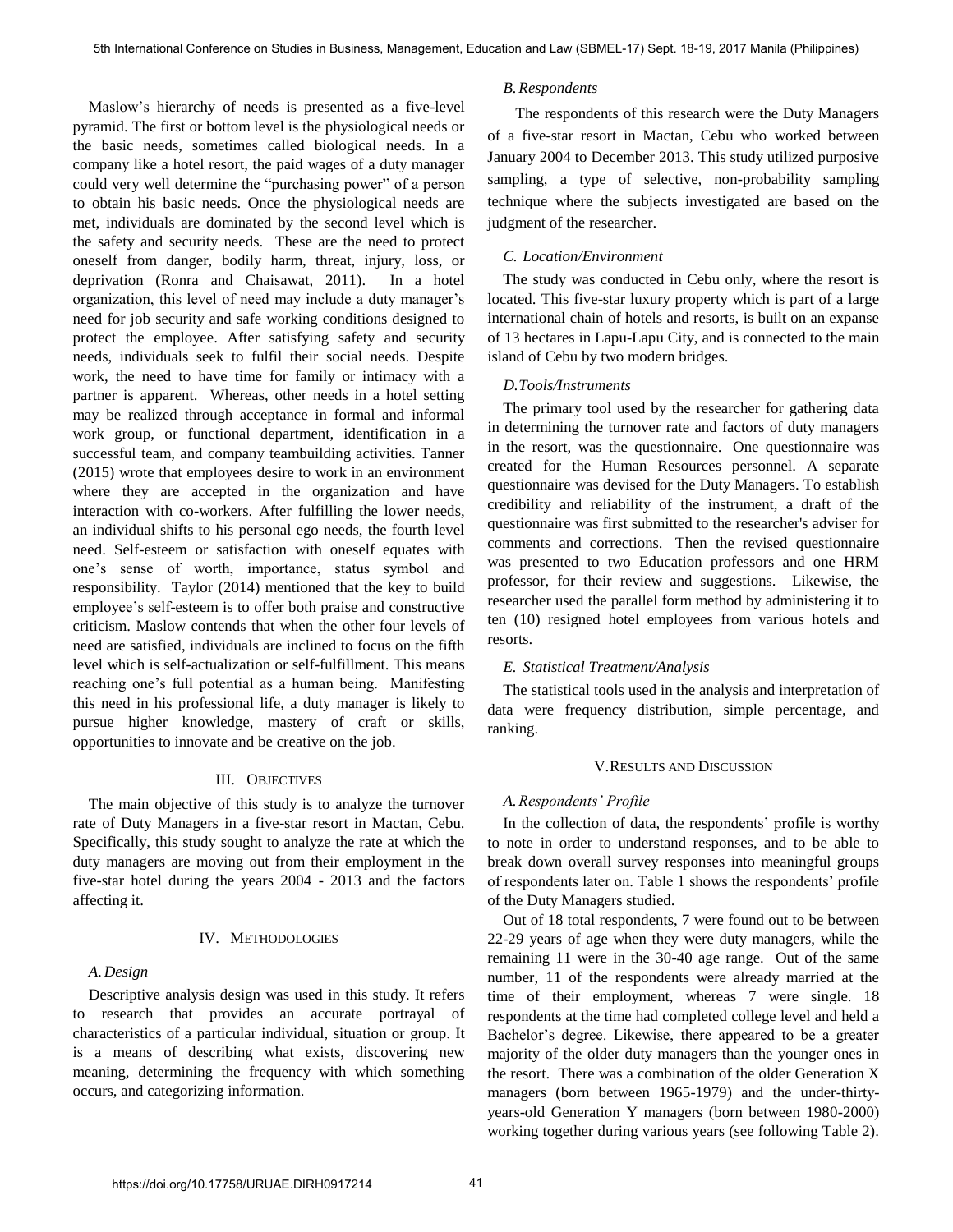|                                                              | According to Amato and Vollmer (2013), the skills and Y. Whereas the Generation X |
|--------------------------------------------------------------|-----------------------------------------------------------------------------------|
| priorities of workers in Generation X differ from Generation |                                                                                   |
|                                                              | TABLE 1: RESPONDENTS' PROFILE                                                     |

| Age as Duty        |                | <b>Civil Status during employment</b> |                |               | <b>Highest Educational Attainment</b> |                           |                                  |
|--------------------|----------------|---------------------------------------|----------------|---------------|---------------------------------------|---------------------------|----------------------------------|
| <b>Respondents</b> | <b>Manager</b> | <b>Single</b>                         | <b>Married</b> | <b>Others</b> | <b>Bachelor's</b><br><b>Degree</b>    | Master's<br><b>Degree</b> | <b>Doctoral</b><br><b>Degree</b> |
|                    | 22             | $\checkmark$                          |                |               | ✓                                     |                           |                                  |
| 2                  | 24             |                                       |                |               |                                       |                           |                                  |
| 3 & 4              | 25             | $\checkmark$                          |                |               |                                       |                           |                                  |
| 5                  | 25             |                                       |                |               |                                       |                           |                                  |
| 6                  | 28             | $\checkmark$                          |                |               |                                       |                           |                                  |
|                    | 29             | ✓                                     |                |               |                                       |                           |                                  |
| 8                  | 30             | $\checkmark$                          |                |               |                                       |                           |                                  |
| 9                  | 31             | $\checkmark$                          |                |               |                                       |                           |                                  |
| 10 & 11            | 32             |                                       | ✓              |               |                                       |                           |                                  |
| 12                 | 33             |                                       |                |               |                                       |                           |                                  |
| 13                 | 34             |                                       |                |               |                                       |                           |                                  |
| 14                 | 38             |                                       |                |               |                                       |                           |                                  |
| 15 & 16            | 39             |                                       |                |               |                                       |                           |                                  |
| 17 & 18            | 40             |                                       | ✓              |               | ✓                                     |                           |                                  |
| <b>Total</b>       |                | 7                                     | 11             |               | 18                                    |                           |                                  |

Outside salary, Generation X appreciates benefits followed by flexibility because they are already raising their families; on the other hand, the perk most desired by Generation Y is work promotion. In Maslow's hierarchy of needs, Generation X's needs fall under the first and second categories which are basic pay and benefits package; and the safety and security needs in terms of company work regulations and fair labor practices.

| <b>Respondent</b><br>No. | <b>Date Started</b> | <b>Date Ended</b> | <b>No. of Years</b> | No. of<br>Mos. |
|--------------------------|---------------------|-------------------|---------------------|----------------|
|                          |                     |                   |                     |                |
| 15                       | 11/2004             | 7/2005            | $\Omega$            | 8              |
| 13                       | 3/2005              | 1/2006            | $\overline{0}$      | 10             |
| 16                       | 9/2005              | 7/2006            | $\overline{0}$      | 10             |
| 1                        | 12/2004             | 12/2005           | 1                   | $\theta$       |
| 17                       | 10/2004             | 11/2005           | 1                   | 1              |
| 8                        | 1/2010              | 2/2011            | 1                   | $\mathbf{1}$   |
| 18                       | 2/2010              | 3/2011            | 1                   | 1              |
| 6                        | 5/2006              | 9/2007            | 1                   | $\overline{4}$ |
| 9                        | 11/2012             | 7/2013            | 1                   | 8              |
| 14                       | 2/2013              | 10/2014           | 1                   | 8              |
| 10                       | 5/2008              | 7/2008            | $\overline{2}$      | $\Omega$       |
| $\overline{c}$           | 4/2004              | 5/2006            | $\overline{c}$      | 1              |
| $\overline{5}$           | 12/2005             | 6/2008            | $\overline{2}$      | 6              |
| 3                        | 8/2008              | 3/2011            | $\overline{2}$      | 7              |
| $\overline{4}$           | 10/2005             | 2/2008            | $\overline{2}$      | 9              |
| $\overline{7}$           | 3/2011              | 5/2014            | 3                   | $\overline{c}$ |
| 11                       | 5/2004              | 2/2008            | 3                   | 9              |
| 12                       | 3/2008              | 2/2012            | 3                   | 11             |

While Generation Y's needs fall more under the third category which is the feeling of importance, in terms of higher rank and prestige. With regard to education, clearly the college level qualification for the duty manager position was met by all the respondents surveyed (Specification Duty Manager, 1993). The findings support that the candidates were well matched to the duty manager position.

Results of the survey show that the shortest time of

employment of a duty manager was less than a year, while the longest was almost four years. Ten respondents rendered less than two years of service, while the other eight gave from two years of service and above. The findings concerning the eight duty managers who worked for at least two years in the resort follows a report from the U.S. Bureau of Labor Statistics (2014) that the leisure and hospitality industry has the lowest median tenure of 2.3 years among the public and private industries. Of greater significance is that the other ten of the respondents in this study held shorter employment terms than the cited norm.

TABLE 3:

| <b>Starting</b><br><b>Salary</b><br>Range | <b>Frequency</b> | Ranking        | Ending<br>Salary<br>Range | <b>Frequency</b> | <b>Ranking</b> |
|-------------------------------------------|------------------|----------------|---------------------------|------------------|----------------|
| $16.001 -$<br>18,000                      | 6                |                | $16,001 -$<br>18,000      | 4                | 2              |
| 18,001-<br>20,000                         | 1                | 4              | 18,001-<br>20,000         | $\overline{2}$   | 3              |
| $20,001 -$<br>22,000                      | 3                | $\overline{2}$ | $20,001 -$<br>22,000      | $\overline{2}$   | 3              |
| $22,001 -$<br>24,000                      | $\overline{2}$   | 3              | $22,001 -$<br>24,000      | $\overline{2}$   | 3              |
| $24,001 -$<br>26,000                      | 3                | $\overline{2}$ | 24,001-<br>26,000         | 5                | 1              |
| $26,001 -$<br>28,000                      | 3                | 2              | $26,001 -$<br>28,000      | $\overline{c}$   | 3              |
|                                           |                  |                | Above<br>28,000           |                  | $\overline{4}$ |

Duty manager's salary in the resort in this study mostly started as low as 16,001, but in two instances the starting salary went as high as 28,000 pesos. When the individuals had resigned their position, the ending salary could still be almost the same as the starting salary of 16,001 or any of the other ranges, and above 28,000 in one case. Most of the respondents answered that their final salary was between  $24,001 - 26,000$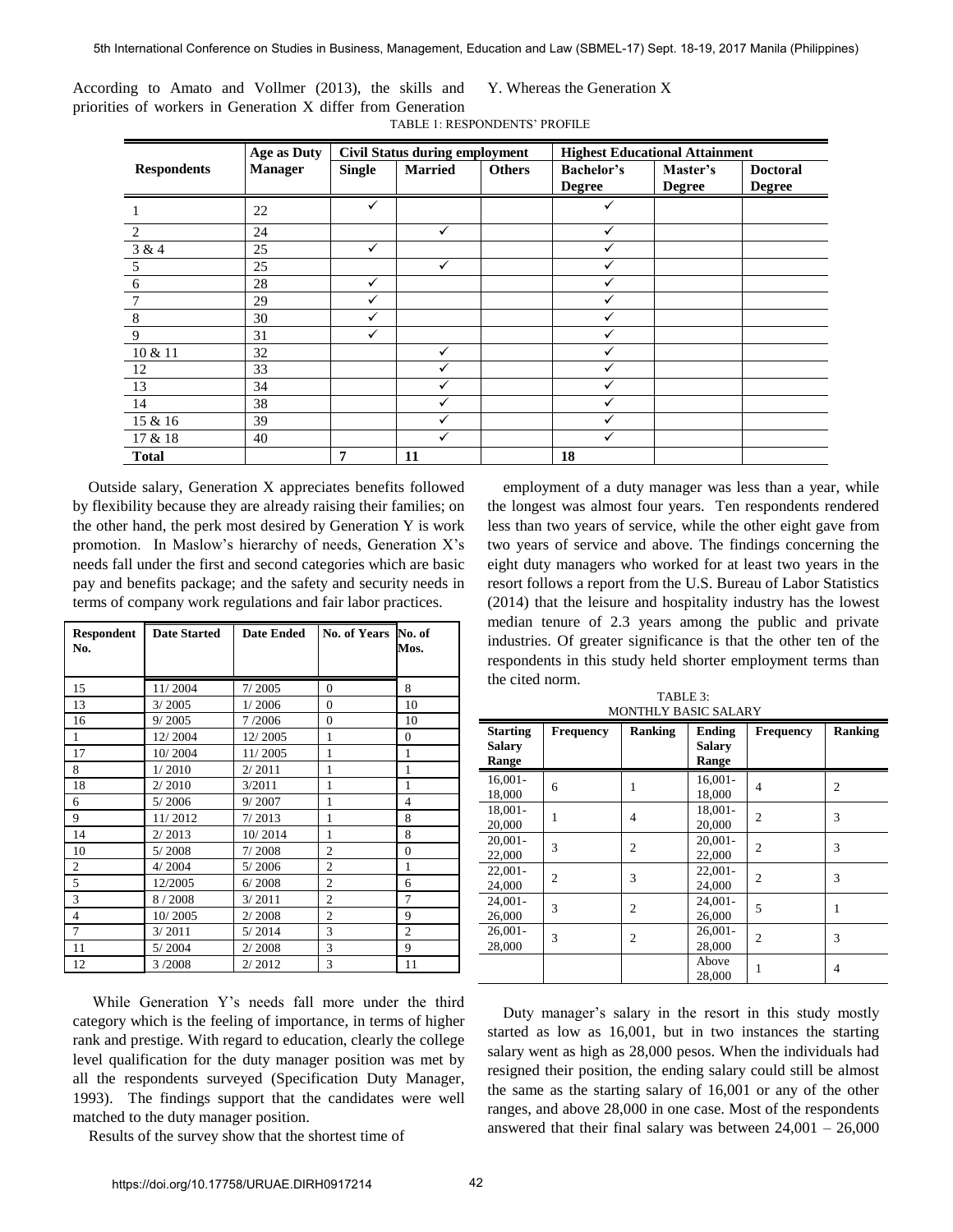pesos. There is a big disparity revealed in this study within the starting salaries and similarly within the ending salaries of the respondents. According to Patel (2012) one has to pay well in order to get the best talent. If the perceived pay disparity is strong enough, what results is a severely unmotivated team member, perhaps even disgruntled. This factor is also the most likely to cause an important team member to seek employment elsewhere (Charlesworth, 2013).

## *B.Turnover Rate of Duty Managers*

Turnover rate must be identified and acknowledged by each company, especially a service-oriented one such as the hotel industry. Understanding why workers come and go can help the business think of how to curtail the flow and be more successful in the long run? Table 4 presents the employment record pertaining to turnover rate of Duty Managers studied during the period 2004 – 2013 in the five-star resort.

| TABLE 4:             |
|----------------------|
| <b>TURNOVER RATE</b> |

| <b>Employment Record</b>                                        | <b>HR Personnel's</b><br><b>Answer</b> |
|-----------------------------------------------------------------|----------------------------------------|
| Duty Managers employed during the period 2004-<br>2013          | 21                                     |
| Duty Managers resigned during the same period                   | 10                                     |
| Duty Managers promoted or transferred during the<br>same period | 7                                      |
| Duty Managers terminated during the same period                 | ာ                                      |
| Duty Managers who remained in the position<br>beyond 2013       | $\overline{c}$                         |

The 10 Duty Managers or 47% who resigned out of the total 21 employed, becomes the voluntary turnover rate. In the same manner, involuntary turnover rate or nine out of 21 gives a 43% involuntary turnover rate. For purposes of studying the factors affecting turnover rate of the Duty Managers, both involuntary and voluntary turnover rates are deemed significant. These turnover rates can be described as high, considering the report of the 2011 United States survey of Catalyst (cited in Saez, n.d.) which revealed that the leisure and hospitality industry had an average turnover rate of 35.5%. Losing employees at a faster than average rate has serious consequences to the company in terms of high financial cost, loss of management time, lost productivity, lowered employee morale, customer dissatisfaction, and service errors (Merhar, 2013). It would be in the best interest of the resort where the subjects were employed to look closely into the factors affecting this high turnover rate.

#### *C.Factors Affecting Turnover Rate of Duty Managers*

**Compensation and Benefits:** This is widely believed to be the single most considered factor for employees to be motivated in their work and to stay in a company.

Many diverse benefits were consistently given to the duty managers by the resort during their employment. It can be gleaned that the establishment generally follows what is mandated by law, and on top of that, other optional perks were offered. In the case of the mandated retirement plan of the company in which only 2 out of 18 duty managers answered, it was explained by HR personnel that this benefit was provided to all employees including duty managers, in their respective contracts; however, since none were qualified to avail at the time of their resignations, this could have been selectively omitted in the recollection of what was available to them. Having said the foregoing, the resort seems to be aware that, other than being an indirect means of compensating workers, benefits can be quite important in looking after the economic security and stability within the work force (Reference for Business, n.d.).

**Trainings:** It is often expected from a company to initiate trainings that will help the employees perform their jobs well. Different trainings are designed for the workers to acquire the knowledge and skills needed to produce the desired results for the organization.

Almost all of the hired duty managers were given varied trainings that are essential in the conduct of their duties and responsibilities. Whether the duty managers came from supervisory positions or were laterally transferred, the positive results of adequate preparation and training cannot be undermined. A duty manager who handles guest complaints and emergencies confidently and in the best interests of the hotel can avoid the expense of refunds, lost business and possible legal action for the hotel (Hotel Mule, 2012).

**Higher Management Support:** Support from the management in an organization is vital in the success of its workers. It comes in many forms such as financial, intellectual, technical, emotional, and others.

Notably, senior management support was felt by the duty managers chiefly in the delegation of job or authority, setting of their goals, and being provided tools and resources for their job. Lesser support was sensed in terms of time flexibility, management's resolution of problems in the workplace, incentive, and consistency. Aside from these positive support aspects, the negatives are negligible. I would like to give attention to the lesser support aspects as retrieved from the findings, because management support in Maslow's hierarchy of needs essentially relates to the need for importance. Firstly, workplace flexibility has been shown to have a strong impact on employee retention. Flexible work is important to both men and women, and is a powerful tool to retain talented employees (Sloan Center, n.d.). This is followed by the perceived lack of management's resolution of workplace problems. Good conflict resolution ability equals good employee retention (Myat, 2012). Lastly, some management inconsistency was alluded to in the findings, where consistency supposedly builds trust in the workplace and helps employees feel secure about their work responsibilities and workplace demands.

**Career Advancement:** An opportunity for career advancement in an organization is a good motivator. Through career advancement, individuals seek to improve their economic, intellectual, social and community status, and tend to be more committed to the company that provided for them.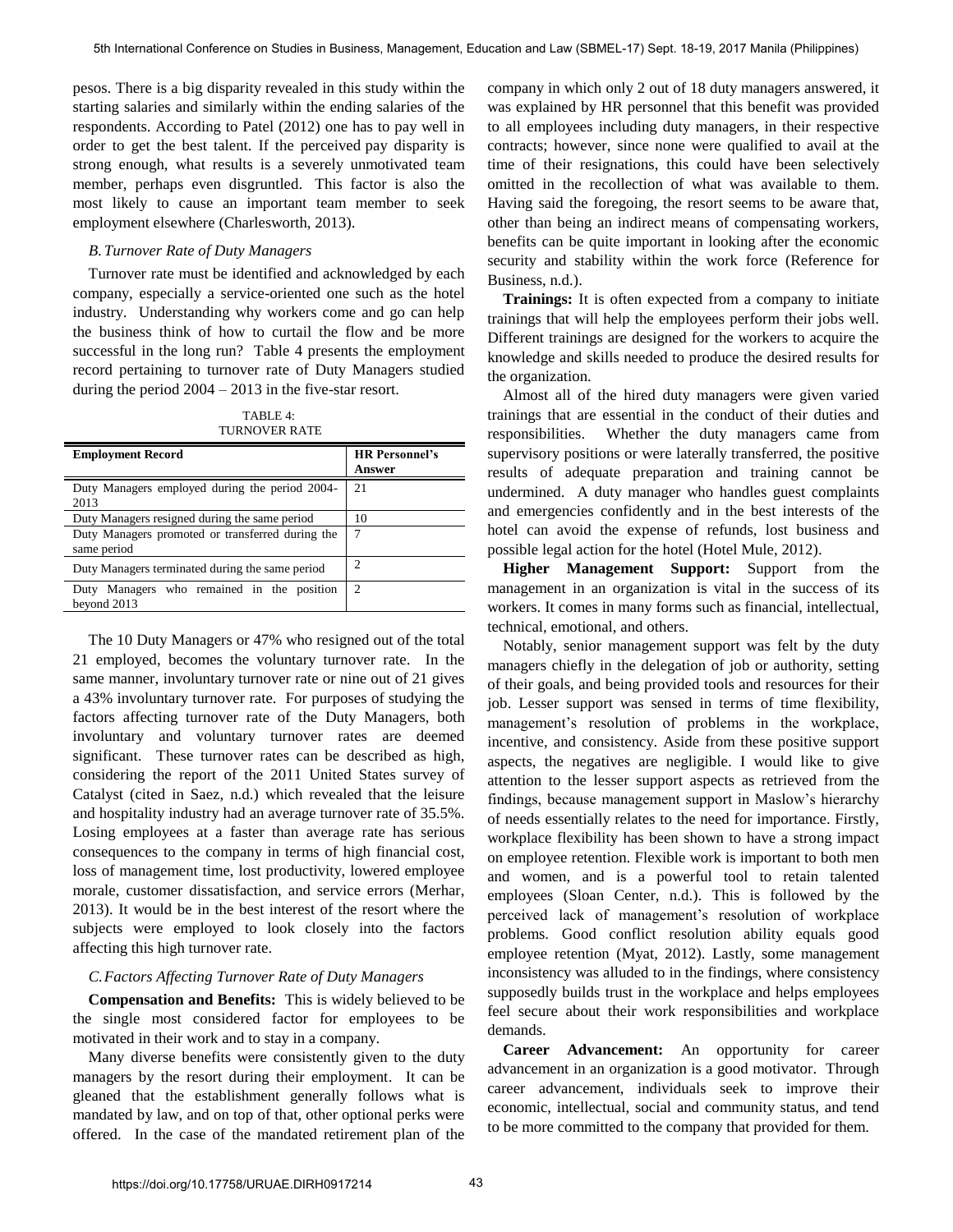In the area of internal career advancement there seemed to be some focus on the duty managers in the resort, but not enough. Most organizations spend a big amount of energy on talent acquisition, but it is harder work to draw out its potential, develop its capabilities further and satisfy it to make it want to stay (Vorhauser-Smith, 2012). Many companies underestimate the total internal career opportunities available to their employees. It is because their mindset is about traditional career paths that are hierarchical, based on technical proficiency and past performance, not potential. Or sometimes this is due to poor internal career management systems or illdefined and communicated transfer and promotion policies. Clear opportunities for career advancement are an especially powerful employee motivator (Lipman, cited in Louie, 2013). This is driven by the fourth level of need or the need for importance in terms of possible promotion.

**Recognition:** In the workplace, acknowledgement and praise or recognition for a good job is sought by any hard working employee. This can be manifested in different ways by the company.

Nearly all of the respondents enjoyed a financial reward in the form of a bonus in acknowledgment of their efforts for the ending year. Employers often use performance management systems to determine the amount of salary increases and bonuses for workers who meet or exceed performance expectations, or upon reaching organizational goals (Mayhew n.d.). Most of the respondents also received a commendation or citation in the form of a certificate, or were given a merit increase, or a recommendation, in that order. However, four of the respondents shared that they did not feel appreciated or recognized enough by the company.

Not all organizations offer bonuses. In a recent survey, roughly 43 per cent of large public companies belonging to the Fortune 500 stated that they do not award year-end bonuses, perks or gifts to employees (Challenger, Gray & Christmas, Inc. cited in Wolters Kluwer Law & Business, n.d.). Therefore, the duty managers in this study were very privileged to have enjoyed a financial reward from their employer. Also, the other forms of recognition that they received can be considered as best practices by the company to motivate and keep them. Nonetheless, in four instances, the lack of recognition and appreciation is notable. Recognition is a key success factor even at higher levels of management. As in the previous section about career advancement, recognition falls under the need for importance in Maslow's hierarchy of needs. Where there is omission of recognition and appreciation, it could become elemental in the turnover of some duty managers in this study.

**Company Culture:** A company culture that embodies the same principles as the individual worker is the best fit.

Majority of the subjects answered that they experienced a positive company culture in the resort. However, also appearing high on their list were high stress and heavy politics, which are negative concerns. It is further noted that up to one third of the respondents reported other less desirable workplace traits such as gossip in the corridors, tolerance of faction, blame, backstabbing, and envy and grandstanding. A positive workplace culture leads to increased productivity, better employee morale and the ability to keep skilled workers (McFarlin, n.d.). In this type of environment, the duty managers seem to be encouraged to stay. Their social needs or need for belonging appears to be fulfilled. Conversely, the negative conditions and attitudes present also have a powerful impact. For example, duty managers felt that heavy politics interfered with their daily responsibilities. As for high stress, it pulls down job satisfaction and organizational commitment (Yin-Fah, 2010). Given some of those unwanted scenarios, there would still be the likelihood that the employees would leave.

**Personal Reasons:** There are several reasons why employees give up their post, and a number are personal in nature. Table 11 suggests some common personal reasons that the respondents selected from.

Although employees' personal reasons are beyond the control of the company, it is of some significance that duty managers cited family as the number one reason they left under personal circumstances. Closely related are work-life balance and better schedule, two of the other personal reasons chosen. With regard to the reason of looking for a higher paying job, this may be connected to the findings in the earlier section of this study which showed that the starting salary fell mostly in the  $16,000 - 18,000$  range, and the tendency that the final salary may have stayed within the same range. The desire for work-life balance and family time are apparent in the findings of this section. Conflict between work and family has real consequences and significantly affects quality of family life and career attainment of both men and women. Inflexible work arrangements are a primary reason top talent leaves an organization.

**Other Reasons:** Apart from the previously discussed factors, Table 12 contains information on other reasons affecting the turnover of the duty managers in a five-star resort in Mactan, Cebu from 2004 – 2013.

## VI. CONCLUSION

Based on the findings of the study, the following conclusions are drawn:

**• Turnover Rate:** The high turnover rate of the Duty Managers of a five-star resort in Mactan, Cebu between 2004 – 2013 is indicative of some less than ideal conditions in the organization that were brought to light in this study.

**• Factors affecting turnover rate.** Due attention to the factors affecting the high turnover rate will greatly aid in reducing this resultant rate, improving retention, and consequently lead to company success.

#### VII. RECOMMENDATIONS

**Primary Recommendation:** The researcher primarily recommends that the hotel shall produce a well discussed, carefully planned Employee Retention Plan.